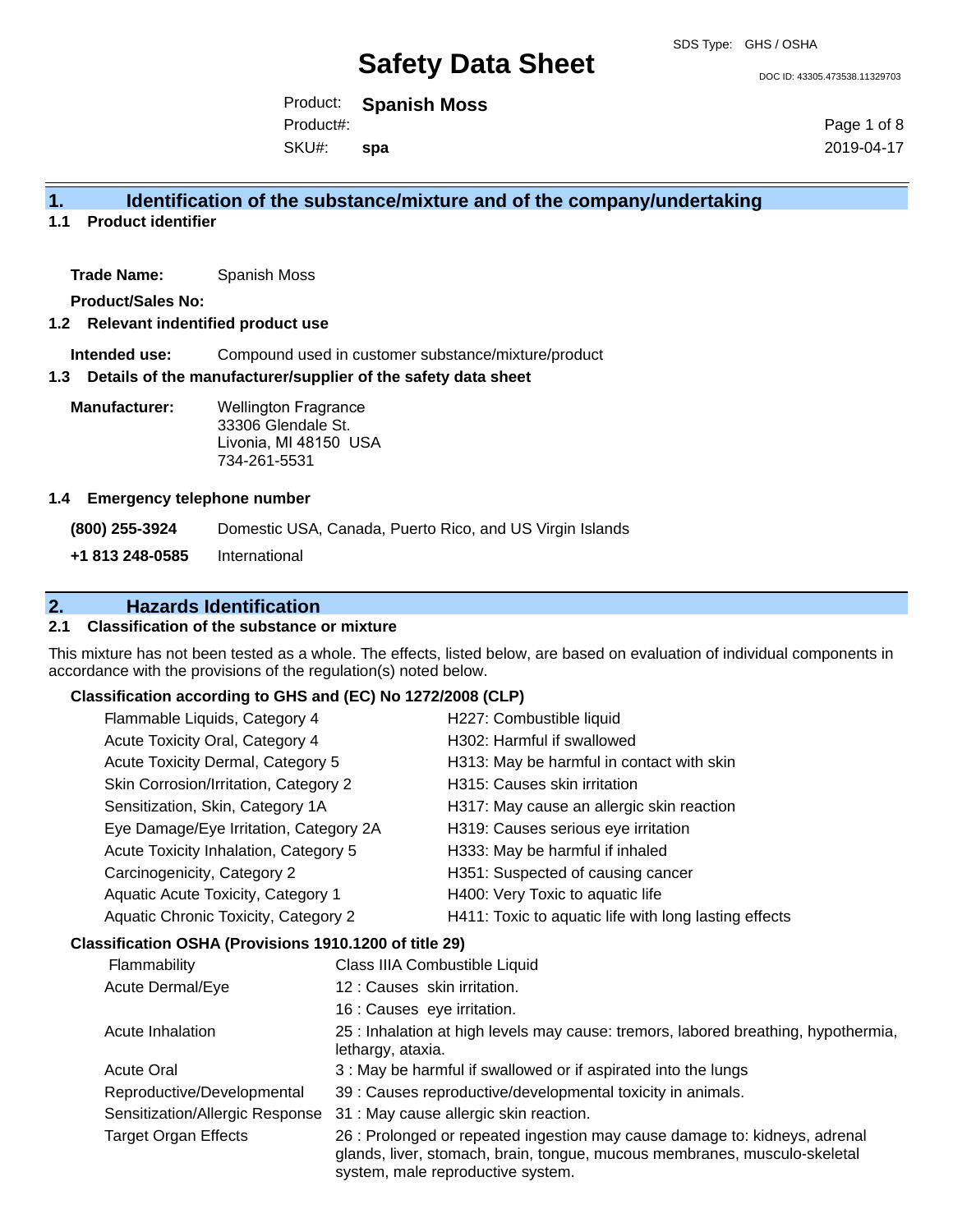DOC ID: 43305.473538.11329703

| Product:  | <b>Spanish Moss</b> |
|-----------|---------------------|
| Product#: |                     |
| SKU#:     | spa                 |

Page 2 of 8 2019-04-17

28 : Prolonged or repeated Dermal Exposure may cause damage to: kidneys, skin, testes

Carcinogenicity This mixture contains ingredients identified as carcinogens, at 0.1% or greater, by the following:None [X] ACGIH [ ] IARC [ ] NTP [ ] OSHA [ ]

## **2.2 Label elements**

# **Labelling (REGULATION (EC) No 1272/2008)**

# **Hazard pictograms**





# **Signal Word: Warning**

#### **Hazard statments**

| H227 | Combustible liquid                              |
|------|-------------------------------------------------|
| H302 | Harmful if swallowed                            |
| H313 | May be harmful in contact with skin             |
| H315 | Causes skin irritation                          |
| H317 | May cause an allergic skin reaction             |
| H319 | Causes serious eye irritation                   |
| H333 | May be harmful if inhaled                       |
| H351 | Suspected of causing cancer                     |
| H400 | Very Toxic to aquatic life                      |
| H411 | Toxic to aquatic life with long lasting effects |

## **Precautionary Statements**

## **Prevention:**

| P201                 | Obtain special instructions before use                                                                                           |
|----------------------|----------------------------------------------------------------------------------------------------------------------------------|
| P <sub>202</sub>     | Do not handle until all safety precautions have been read and understood                                                         |
| P <sub>235</sub>     | Keep cool                                                                                                                        |
| P <sub>264</sub>     | Wash hands thoroughly after handling                                                                                             |
| P270                 | Do not eat, drink or smoke when using this product                                                                               |
| P272                 | Contaminated work clothing should not be allowed out of the workplace                                                            |
| P273                 | Avoid release to the environment                                                                                                 |
| P <sub>281</sub>     | Use personal protective equipment as required                                                                                    |
| Response:            |                                                                                                                                  |
| P301 + P312 + P330   | IF SWALLOWED: Call a POISON CENTER or doctor/physician if you feel unwell Rinse<br>mouth                                         |
| P302 + P352          | IF ON SKIN: Wash with soap and water                                                                                             |
| $P304 + P312$        | IF INHALED: Call a POISON CENTER or doctor/physician if you feel unwell                                                          |
| $P305 + P351 + P338$ | IF IN EYES: Rinse cautiously with water for several minutes Remove contact lenses if<br>present and easy to do. continue rinsing |
| $P308 + P313$        | IF exposed or concerned: Get medical advice/attention                                                                            |
| $P333 + P313$        | If skin irritation or a rash occurs: Get medical advice/attention                                                                |
| P337 + P313          | If eye irritation persists: Get medical advice/attention                                                                         |
| P362                 | Take off contaminated clothing and wash before reuse                                                                             |
| P363                 | Wash contaminated clothing before reuse                                                                                          |
|                      |                                                                                                                                  |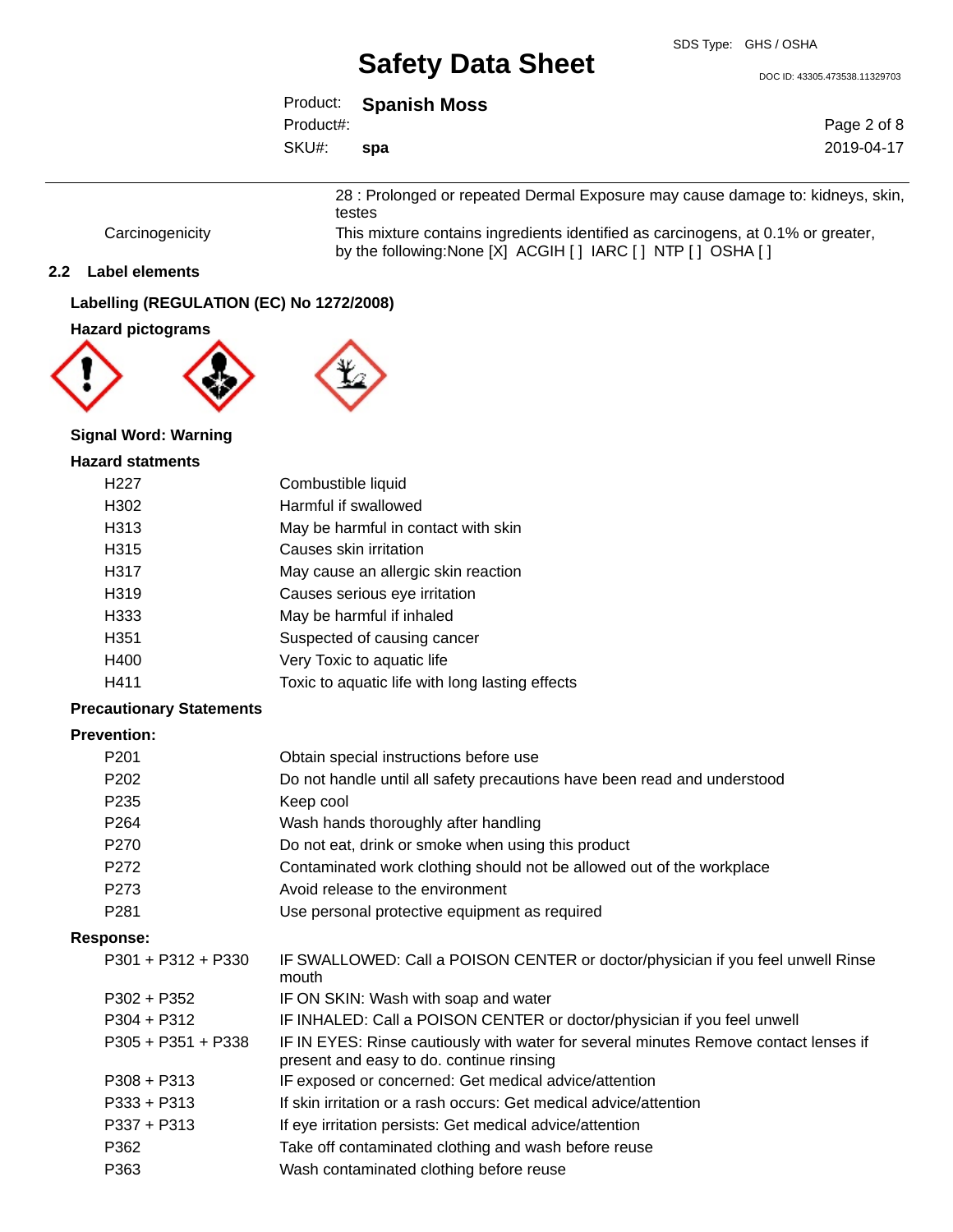#### SDS Type: GHS / OSHA

# **Safety Data Sheet**

DOC ID: 43305.473538.11329703

|           | Product: Spanish Moss |  |
|-----------|-----------------------|--|
| Product#: |                       |  |
| SKU#: spa |                       |  |

Page 3 of 8 2019-04-17

| P370 + P378 | In case of fire: Use Carbon dioxide (CO2), Dry chemical, or Foam for extinction. Do not use<br>a direct water jet on burning material |
|-------------|---------------------------------------------------------------------------------------------------------------------------------------|
| P391        | Collect Spillage                                                                                                                      |
|             |                                                                                                                                       |

## **2.3 Other Hazards**

**no data available**

# **3. Composition/Information on Ingredients**

## **3.1 Mixtures**

This product is a complex mixture of ingredients, which contains among others the following substance(s), presenting a health or environmental hazard within the meaning of the UN Globally Harmonized System of Classification and Labeling of Chemicals (GHS):

| CAS#<br>Ingredient     | EC#                                                  | Conc.<br>Range | <b>GHS Classification</b>           | <b>OSHA Classification</b> |  |
|------------------------|------------------------------------------------------|----------------|-------------------------------------|----------------------------|--|
| 120-51-4               | 204-402-9                                            | $50 - 60%$     | H302; H313; H400; H411              | 28, 3                      |  |
| <b>Benzyl Benzoate</b> |                                                      |                |                                     |                            |  |
| 2050-08-0              | 218-080-2                                            | $5 - 10%$      | H302; H400; H410                    |                            |  |
| Amyl salicylate        |                                                      |                |                                     |                            |  |
| 115-95-7               | 204-116-4                                            | $5 - 10%$      | H227; H315; H317; H319; H320; H402  |                            |  |
| <b>Linalyl Acetate</b> |                                                      |                |                                     |                            |  |
| 127-41-3               | 204-841-6                                            | $2 - 5%$       | H316                                | 11, 15                     |  |
| alpha-lonone           |                                                      |                |                                     |                            |  |
| 68647-72-3             | 232-433-8                                            | $2 - 5%$       | H226; H304; H315; H317; H400; H410  | 12, 3, 31                  |  |
| Limonene               |                                                      |                |                                     |                            |  |
| $81 - 14 - 1$          | 201-328-9                                            | $2 - 5%$       | H316; H351; H400; H410              | 11, 15                     |  |
| Musk ketone            |                                                      |                |                                     |                            |  |
| 104-54-1               | 203-212-3                                            | $2 - 5%$       | H303; H317                          | 11, 15, 31                 |  |
| Cinnamyl Alcohol       |                                                      |                |                                     |                            |  |
| 80-54-6                | 201-289-8                                            | $1 - 2%$       | H227; H302; H315; H317; H361; H401; | 11, 15, 26, 28, 3, 31, 39  |  |
|                        | <b>Butylphenyl Methylpropional</b>                   |                | H412                                |                            |  |
| 8014-17-3(P) 277-143-2 |                                                      | $1 - 2%$       | H227; H315; H317; H318; H401; H411  | 12, 3, 31                  |  |
|                        | Citrus Aurantium Amara (Bitter Orange) Leaf/Twig Oil |                |                                     |                            |  |
| 122-40-7               | 204-541-5                                            | $1 - 2%$       | H303; H316; H317; H401; H411        | 11, 15                     |  |
| Amyl Cinnamal          |                                                      |                |                                     |                            |  |
| $140 - 11 - 4$         | 205-399-7                                            | $1 - 2%$       | H303; H401; H412                    | 15, 25, 26, 31, 39         |  |
| Benzyl acetate         |                                                      |                |                                     |                            |  |
| 8007-35-0              | 232-357-5                                            | $1 - 2%$       | H316; H401; H411                    | 11                         |  |
| Terpineol acetate      |                                                      |                |                                     |                            |  |
| 78-70-6                | 201-134-4                                            | $1 - 2%$       | H227; H303; H315; H317; H319; H402  | 12, 26                     |  |
| Linalool               |                                                      |                |                                     |                            |  |
| $77 - 54 - 3$          | 201-036-1                                            | $0.1 - 1.0 %$  | H317; H400; H410                    | 12, 15                     |  |
|                        | Cedryl acetate                                       |                |                                     |                            |  |
| $91 - 64 - 5$          | 202-086-7                                            | $0.1 - 1.0 %$  | H302; H317; H402                    | 12, 15, 2, 26, 31, 9       |  |
| Coumarin               |                                                      |                |                                     |                            |  |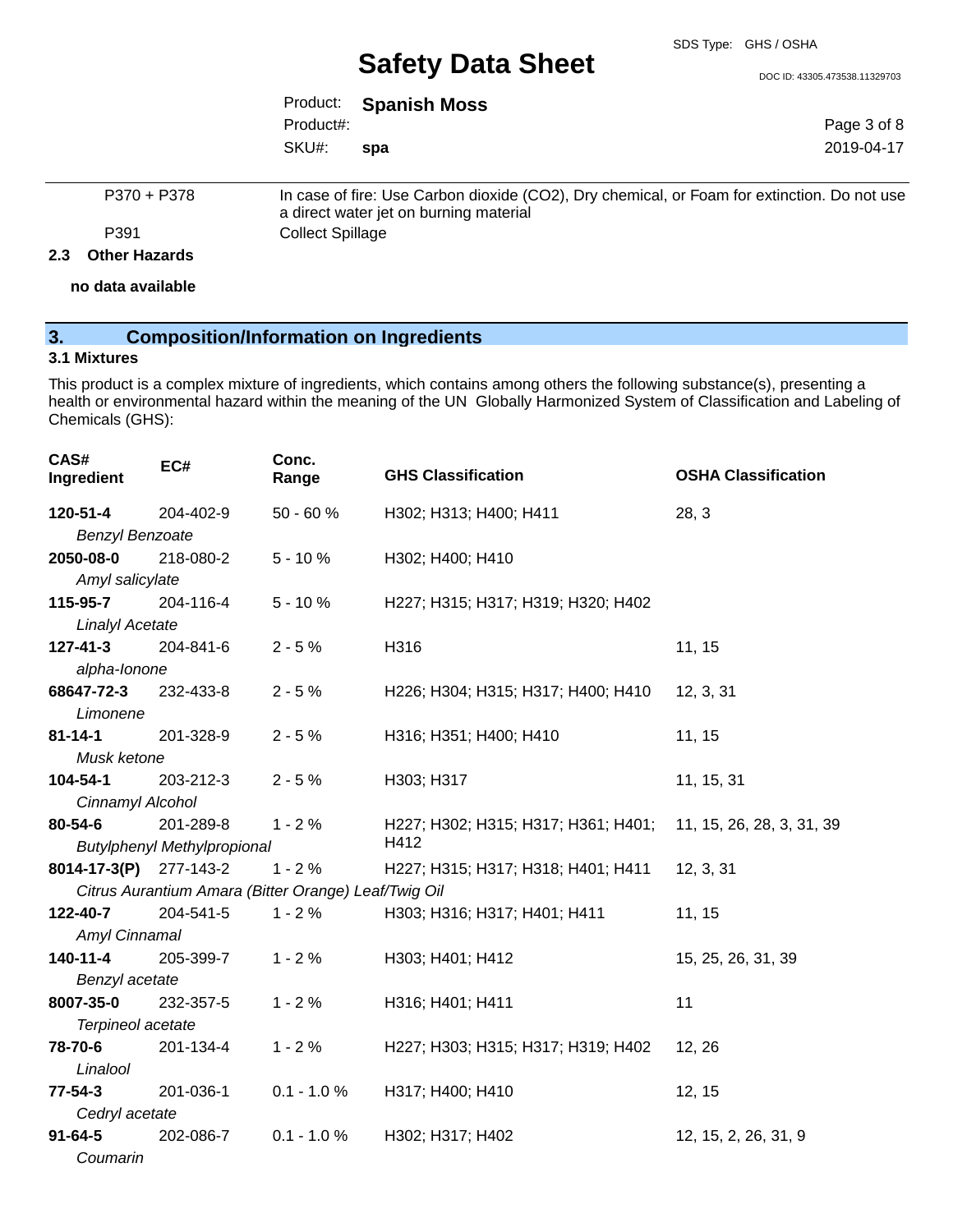SDS Type: GHS / OSHA

DOC ID: 43305.473538.11329703

Product: **Spanish Moss**  SKU#: Product#: **spa**

Page 4 of 8 2019-04-17

| CAS#<br>Ingredient       | EC#                            | Conc.<br>Range | <b>GHS Classification</b>           | <b>OSHA Classification</b> |
|--------------------------|--------------------------------|----------------|-------------------------------------|----------------------------|
| 118-58-1                 | 204-262-9                      | $0.1 - 1.0 %$  | H303; H317; H319; H320; H401; H412  | -31                        |
| <b>Benzyl Salicylate</b> |                                |                |                                     |                            |
| 32210-23-4               | 250-954-9                      | $0.1 - 1.0 \%$ | H303; H317; H401                    | 11, 15                     |
|                          | 4-tert-Butylcyclohexyl acetate |                |                                     |                            |
| 106-22-9                 | 203-375-0                      | $0.1 - 1.0 \%$ | H303; H313; H315; H317; H319; H319; | 11, 15                     |
| Citronellol              |                                |                | H401                                |                            |
| 106-24-1                 | 203-377-1                      | $0.1 - 1.0 \%$ | H303; H315; H317; H318; H402        | 11, 15, 31                 |
| Geraniol                 |                                |                |                                     |                            |
| $104 - 55 - 2$           | 203-213-9                      | $0.1 - 1.0 \%$ | H303; H312; H315; H317; H319; H319; | 10, 12, 16, 26, 31, 36     |
| Cinnamal                 |                                |                | H401                                |                            |
| $112 - 45 - 8$           | 203-973-1                      | $0.1 - 1.0 %$  | H315; H317; H319; H319; H401; H412  | 11, 15                     |
| Undecylenal              |                                |                |                                     |                            |

See Section 16 for full text of GHS classification codes

Total Hydrocarbon Content (%  $w/w$ ) = 3.79

# **4. First Aid Measures 4.1 Description of first aid measures Inhalation:** Remove from exposure site to fresh air and keep at rest. Obtain medical advice. **Eye Exposure:** Flush immediately with water for at least 15 minutes. Contact physician if symptoms persist. **Skin Exposure: Remove contaminated clothes. Wash thoroughly with water (and soap).** Remove contaminated clothes. Wash thoroughly with water (and soap). Contact physician if symptoms persist. **Ingestion: Rinse mouth with water and obtain medical advice. Rinse mouth with water and obtain medical advice. 4.2 Most important symptoms and effects, both acute and delayed Symptoms:** no data available **Risks:** Risks: Refer to Section 2.2 "Hazard Statements" **4.3 Indication of any immediate medical attention and special treatment needed Treatment:** Refer to Section 2.2 "Response" **5. Fire-Fighting measures 5.1 Extinguishing media** Suitable: Carbon dioxide (CO2), Dry chemical, Foam **Unsuitable** Do not use a direct water jet on burning material **5.2 Special hazards arising from the substance or mixture During fire fighting:** Water may be ineffective

**5.3 Advice for firefighters**

**Further information:** Standard procedure for chemical fires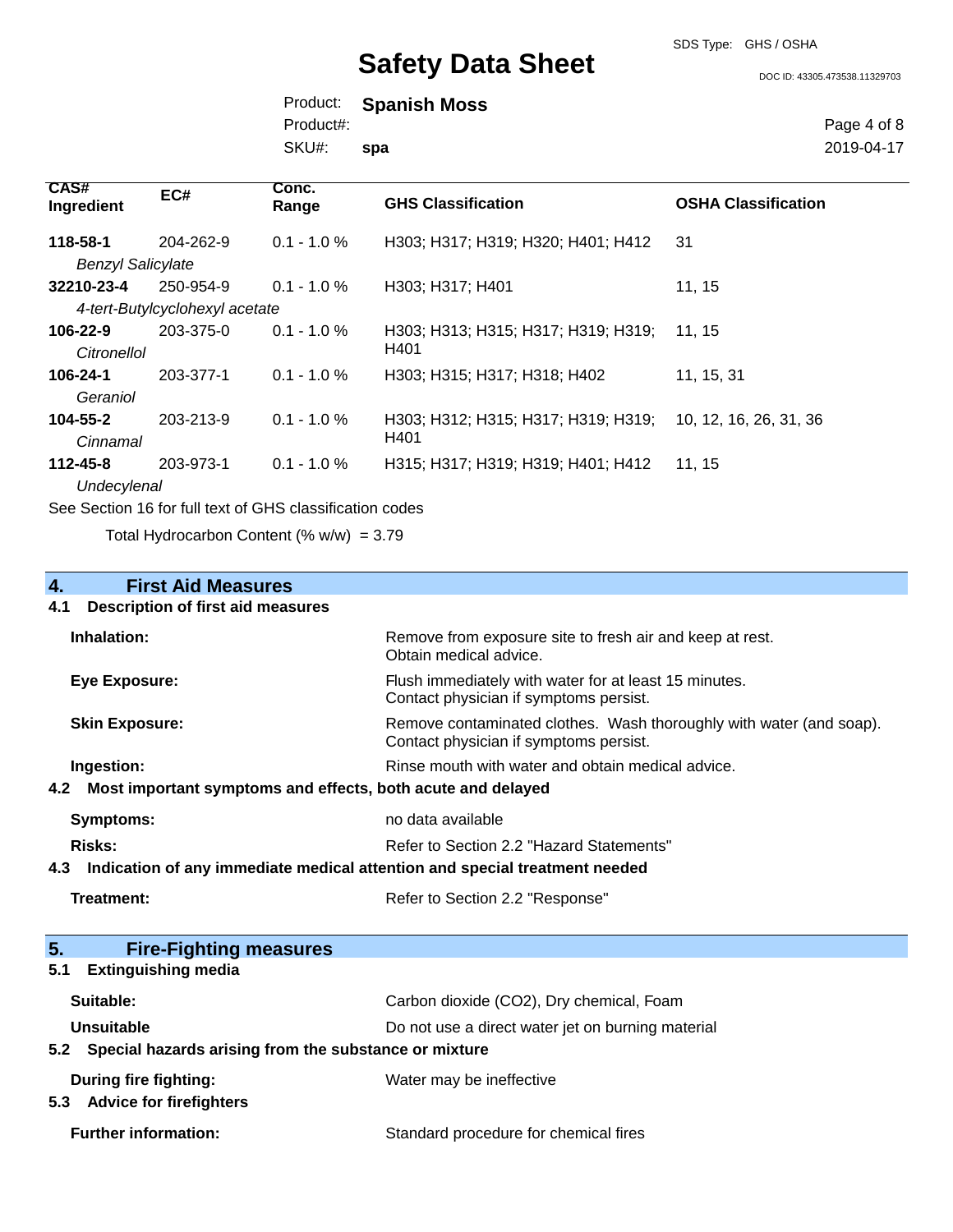#### DOC ID: 43305.473538.11329703

Product: **Spanish Moss**  SKU#: Product#: **spa**

Page 5 of 8 2019-04-17

### **6. Accidental Release Measures**

## **6.1 Personal precautions, protective equipment and emergency procedures**

Avoid inhalation and contact with skin and eyes. A self-contained breathing apparatus is recommended in case of a major spill.

#### **6.2 Environmental precautions**

Keep away from drains, soil, and surface and groundwater.

#### **6.3 Methods and materials for containment and cleaning up**

Clean up spillage promptly. Remove ignition sources. Provide adequate ventilation. Avoid excessive inhalation of vapors. Gross spillages should be contained by use of sand or inert powder and disposed of according to the local regulations.

#### **6.4 Reference to other sections**

Not Applicable

# **7. Handling and Storage**

## **7.1 Precautions for safe handling**

Apply according to good manufacturing and industrial hygiene practices with proper ventilation. Do not drink, eat or smoke while handling. Respect good personal hygiene.

#### **7.2 Conditions for safe storage, including any incompatibilities**

Store in a cool, dry and ventilated area away from heat sources and protected from light in tightly closed original container. Avoid plastic and uncoated metal container. Keep air contact to a minimum.

## **7.3 Specific end uses**

No information available

## **8. Exposure Controls/Personal Protection**

#### **8.1 Control parameters**

| <b>Exposure Limits:</b><br><b>Component</b> |                                                                                                                                           | <b>ACGIH</b><br>TWA ppm | <b>ACGIH</b> | OSHA | <b>OSHA</b><br>STEL ppm TWA ppm STEL ppm |  |
|---------------------------------------------|-------------------------------------------------------------------------------------------------------------------------------------------|-------------------------|--------------|------|------------------------------------------|--|
| 140-11-4<br>Benzyl acetate                  |                                                                                                                                           | 10                      |              |      |                                          |  |
| <b>Engineering Controls:</b>                | Use local exhaust as needed.<br>8.2 Exposure controls - Personal protective equipment                                                     |                         |              |      |                                          |  |
| Eye protection:                             | Tightly sealed goggles, face shield, or safety glasses with brow guards and side shields, etc.<br>as moules appropriate for the overaging |                         |              |      |                                          |  |

|                                | as may be appropriate for the exposure.                                                       |
|--------------------------------|-----------------------------------------------------------------------------------------------|
| <b>Respiratory protection:</b> | Avoid excessive inhalation of concentrated vapors. Apply local ventilation where appropriate. |
| <b>Skin protection:</b>        | Avoid Skin contact. Use chemically resistant gloves as needed.                                |

# **9. Physical and Chemical Properties**

### **9.1 Information on basic physical and chemical properties**

| Appearance: | Liauid                                 |
|-------------|----------------------------------------|
| Odor:       | Conforms to Standard                   |
| Color:      | Pale Yellow (G2) to Golden Yellow (G5) |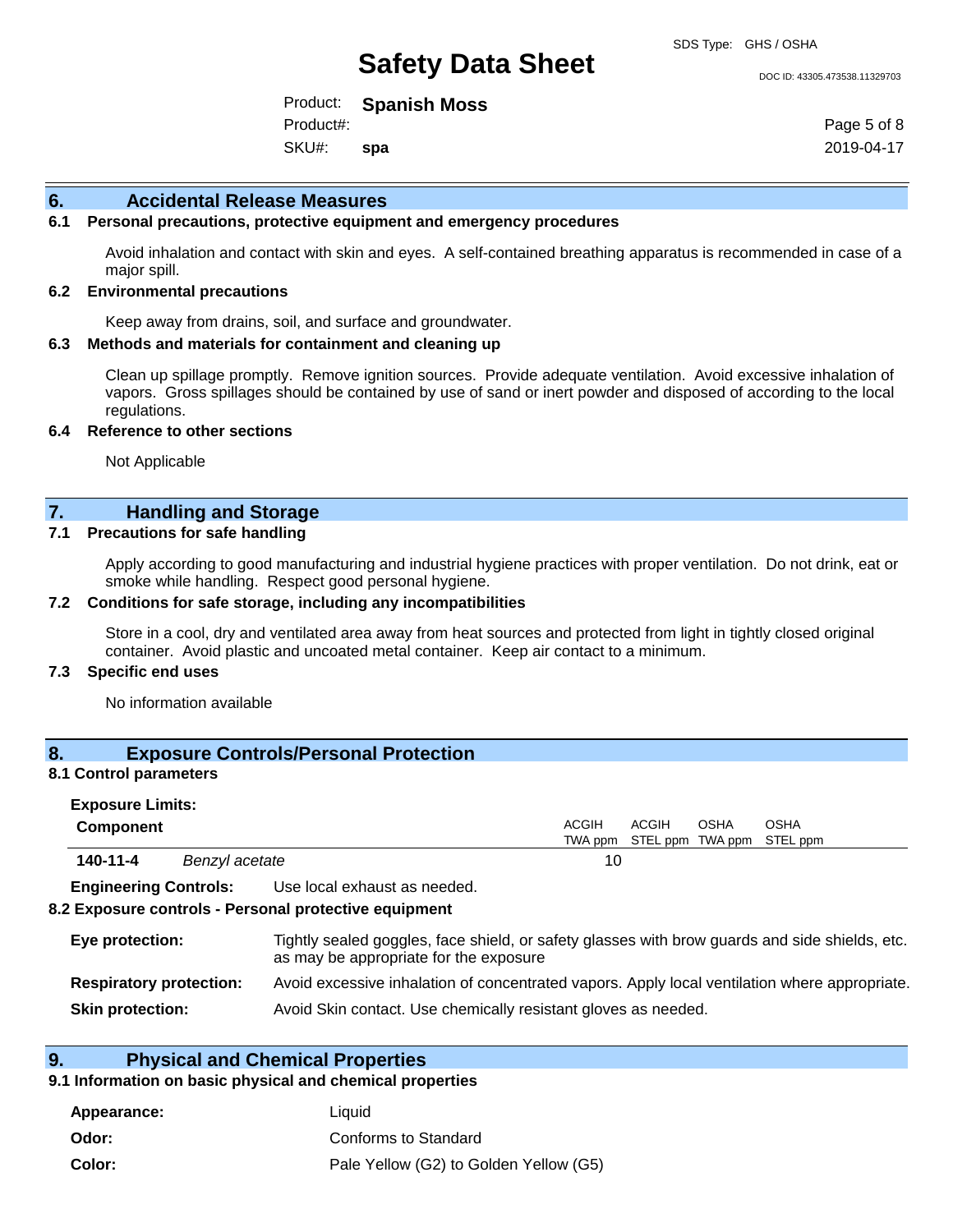DOC ID: 43305.473538.11329703

| Product:  | <b>Spanish Moss</b> |  |
|-----------|---------------------|--|
| Product#: |                     |  |
| SKU#:     | spa                 |  |

Page 6 of 8 2019-04-17

| <b>Viscosity:</b>            | Liquid          |
|------------------------------|-----------------|
| <b>Freezing Point:</b>       | Not determined  |
| <b>Boiling Point:</b>        | Not determined  |
| <b>Melting Point:</b>        | Not determined  |
| <b>Flashpoint (CCCFP):</b>   | 194 F (90.00 C) |
| <b>Auto flammability:</b>    | Not determined  |
| <b>Explosive Properties:</b> | None Expected   |
| <b>Oxidizing properties:</b> | None Expected   |
| Vapor Pressure (mmHg@20 C):  | 0.0564          |
| %VOC:                        | 6.9018          |
| Specific Gravity @ 25 C:     | 1.0490          |
| Density @ 25 C:              | 1.0460          |
| Refractive Index @ 20 C:     | 1.5350          |
| Soluble in:                  | Oil             |

# **10. Stability and Reactivity**

| 10.1 Reactivity                         | None                                               |
|-----------------------------------------|----------------------------------------------------|
| <b>10.2 Chemical stability</b>          | Stable                                             |
| 10.3 Possibility of hazardous reactions | None known                                         |
| 10.4 Conditions to avoid                | None known                                         |
| 10.5 Incompatible materials             | Strong oxidizing agents, strong acids, and alkalis |
| 10.6 Hazardous decomposition products   | None known                                         |

# **11. Toxicological Information**

# **11.1 Toxicological Effects**

Acute Toxicity Estimates (ATEs) based on the individual Ingredient Toxicity Data utilizing the "Additivity Formula"

| Acute toxicity - Oral - (Rat) mg/kg              | (LD50: 1,921.35) Harmful if swallowed                    |
|--------------------------------------------------|----------------------------------------------------------|
| Acute toxicity - Dermal - (Rabbit) mg/kg         | (LD50: 3,558.27) May be harmful in contact with skin     |
| Acute toxicity - Inhalation - (Rat) mg/L/4hr     | (LC50: 84.96) May be harmful if inhaled                  |
| <b>Skin corrosion / irritation</b>               | Causes skin irritation                                   |
| Serious eye damage / irritation                  | Causes serious eye irritation                            |
| <b>Respiratory sensitization</b>                 | Not classified - the classification criteria are not met |
| <b>Skin sensitization</b>                        | May cause an allergic skin reaction                      |
| <b>Germ cell mutagenicity</b>                    | Not classified - the classification criteria are not met |
| Carcinogenicity                                  | Suspected of causing cancer                              |
| <b>Reproductive toxicity</b>                     | Not classified - the classification criteria are not met |
| Specific target organ toxicity - single exposure | Not classified - the classification criteria are not met |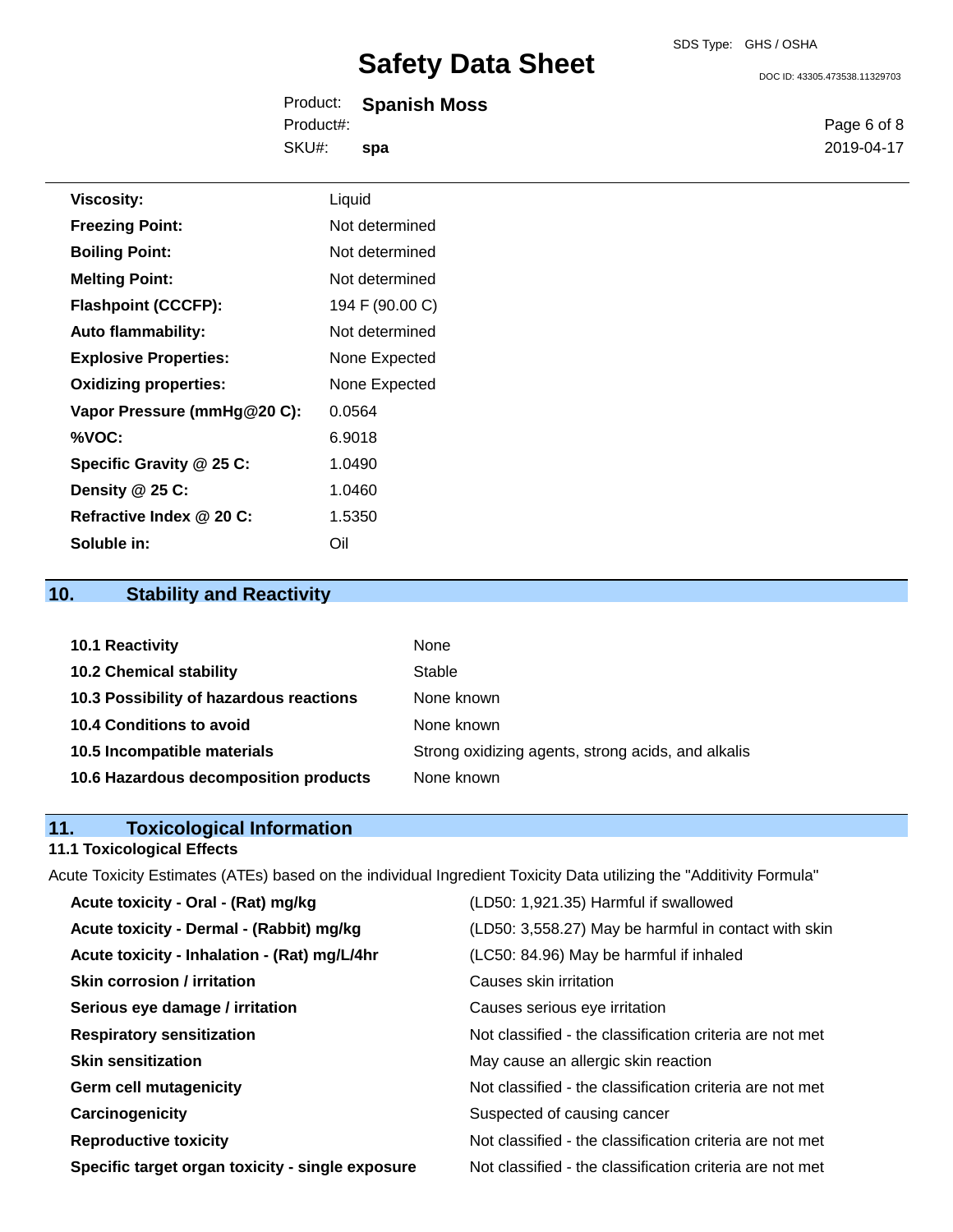SDS Type: GHS / OSHA

DOC ID: 43305.473538.11329703

|           | Product: Spanish Moss |             |
|-----------|-----------------------|-------------|
| Product#: |                       | Page 7 of 8 |
| SKU#:     | spa                   | 2019-04-17  |

**Specific target organ toxicity - repeated exposure** Not classified - the classification criteria are not met **Aspiration hazard Not classified - the classification criteria are not met** Not classified - the classification criteria are not met

# **12. Ecological Information**

**12.1 Toxicity**

| <b>Acute acquatic toxicity</b>     | Very Toxic to aquatic life                      |
|------------------------------------|-------------------------------------------------|
| <b>Chronic acquatic toxicity</b>   | Toxic to aquatic life with long lasting effects |
| <b>Toxicity Data on soil</b>       | no data available                               |
| <b>Toxicity on other organisms</b> | no data available                               |
|                                    |                                                 |
| 12.2 Persistence and degradability | no data available                               |
| 12.3 Bioaccumulative potential     | no data available                               |
| 12.4 Mobility in soil              | no data available                               |
| 12.5 Other adverse effects         | no data available                               |

| 13. | <b>Disposal Conditions</b> |
|-----|----------------------------|
|     |                            |

### **13.1 Waste treatment methods**

Do not allow product to reach sewage systems. Dispose of in accordance with all local and national regulations. Send to a licensed waste management company.The product should not be allowed to enter drains, water courses or the soil. Do not contaminate ponds, waterways or ditches with chemical or used container.

# **14. Transport Information**

| <b>Regulator</b><br>U.S. DOT (Non-Bulk)<br><b>Chemicals NOI</b> |            | Class | <b>Pack Group</b><br>Not Regulated - Not Dangerous Goods | <b>Sub Risk</b> | UN-nr.        |
|-----------------------------------------------------------------|------------|-------|----------------------------------------------------------|-----------------|---------------|
| <b>ADR/RID (International Road/Rail)</b>                        |            |       |                                                          |                 |               |
| <b>Environmentally Hazardous</b><br>Liquid, n.o.s.              | Substance. | 9     | Ш                                                        |                 | <b>UN3082</b> |
| <b>IATA (Air Cargo)</b>                                         |            |       |                                                          |                 |               |
| <b>Environmentally Hazardous</b><br>Liquid, n.o.s.              | Substance. | 9     | Ш                                                        |                 | <b>UN3082</b> |
| <b>IMDG (Sea)</b>                                               |            |       |                                                          |                 |               |
| <b>Environmentally Hazardous</b><br>Liquid, n.o.s.              | Substance. | 9     | Ш                                                        |                 | <b>UN3082</b> |

# **15. Regulatory Information**

**U.S. Federal Regulations:**

**U.S. State Regulations:**

**TSCA (Toxic Substance Control Act):** All components of the substance/mixture are listed or exempt **40 CFR(EPCRA, SARA, CERCLA and CAA)** This product contains NO components of concern.